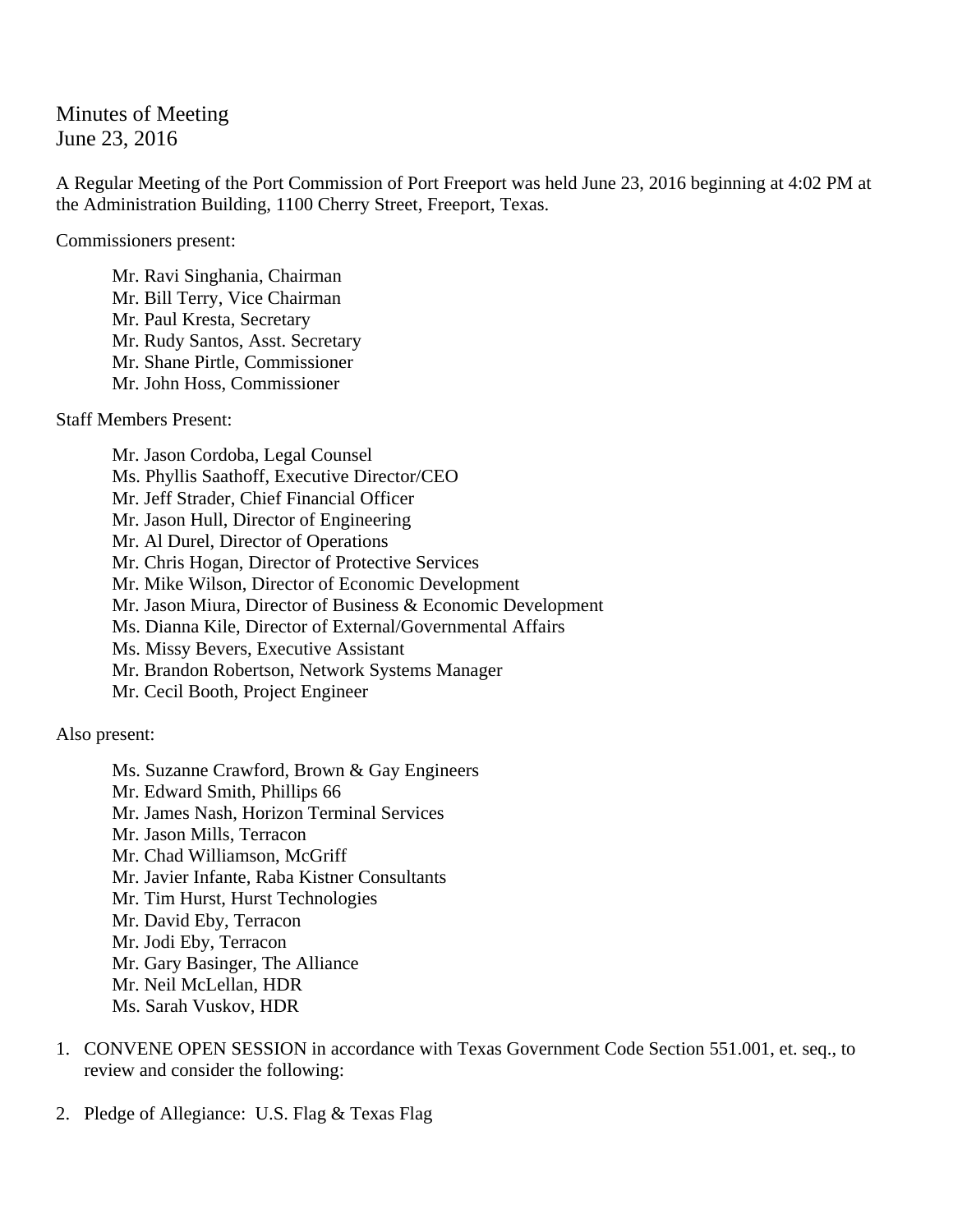- 3. Invocation Commissioner Shane Pirtle
- 4. Roll Call. All Commissioners were present.
- 5. Approval of minutes from the Regular Meeting held June 9, 2016.

A motion was made by Commissioner Kresta to approve the minutes as presented. The motion was seconded by Commissioner Terry with all Commissioners present voting in favor of the motion.

- 6. Reports from Executive Staff:
	- A. Receive report from Executive Director/CEO on activities and matters related to administrative affairs. Port tenant updates, USCOE, rail issues, AAPA Committees, leases, contracts, upcoming Port and civic events and other related administrative affairs.

Ms. Saathoff stated that two letters of objection have been received in response to the Brazos Pilots Association application request for a rate adjustment. The Pilot Commission has set a public hearing July 13 at 9:00 a.m. The channel users and pilots met June 17 to collectively discuss the request for rate adjustments. Channel users were allowed to ask questions to further understand the rate request. Options are being evaluated but an agreement is hopefully moving forward. Ms. Saathoff reported on Chairman Singhania's presentation at the Highway 36A Coalition Luncheon last week. Port Freeport has submitted their responses to the TxDOT Maritime Division questionnaire that was sent on behalf of the state legislative board. Responses will be included in Ms. Saathoff's written report to the Board. Additionally, tour dates with the TxDOT Maritime Senate Sub-Committee for Texas Ports have not released but when they are, those dates will be relayed to Commissioners. Ms. Saathoff along with Commissioners Singhania, Terry and Pirtle and Jason Miura attended a meeting at the Fort Worth offices of the BNSF railroad earlier in the week to discuss rail developments in the Port as well as possible opportunities for BNSF. An invitation has been extended to Commissioners for an event on the Expansion of the Panama Canal opening to be held June 29 at the Consulate of Panama in Houston. Additionally, a Houston-Texas Trade Mission to Panama is planned for July 31–August 3 with Lt. Governor Dan Patrick and Ambassador Sosa coordinating the event. Sponsorships for this event will be available. Representatives from Tenaris recently visited Port Freeport and extended an invitation to tour their Bay City plant July 5 or 6. Once the date is confirmed, the Commission will be informed. UPRR is hosting a Shortline Railroad and Ports Conference in Omaha in August Ms. Saathoff is planning to attend and possibly take another individual from staff. Ms. Saathoff is also attending the retirement ceremony for Robert Slockbower at Corps Headquarters in Dallas June 30 as well as attending Change of Command ceremony July 8 in Galveston.

B. Receive report from Chief Financial Officer on monthly activity and matters related to financial results, investments, insurance, leases, real property matters and other related administrative affairs.

Mr. Strader gave a brief financial presentation and update to the Commission.

C. Receive report from Director of Engineering on activities and matters related to Freeport Harbor Federal Channel, capital projects and other projects, Hydrographic Report and other related facility engineering matters.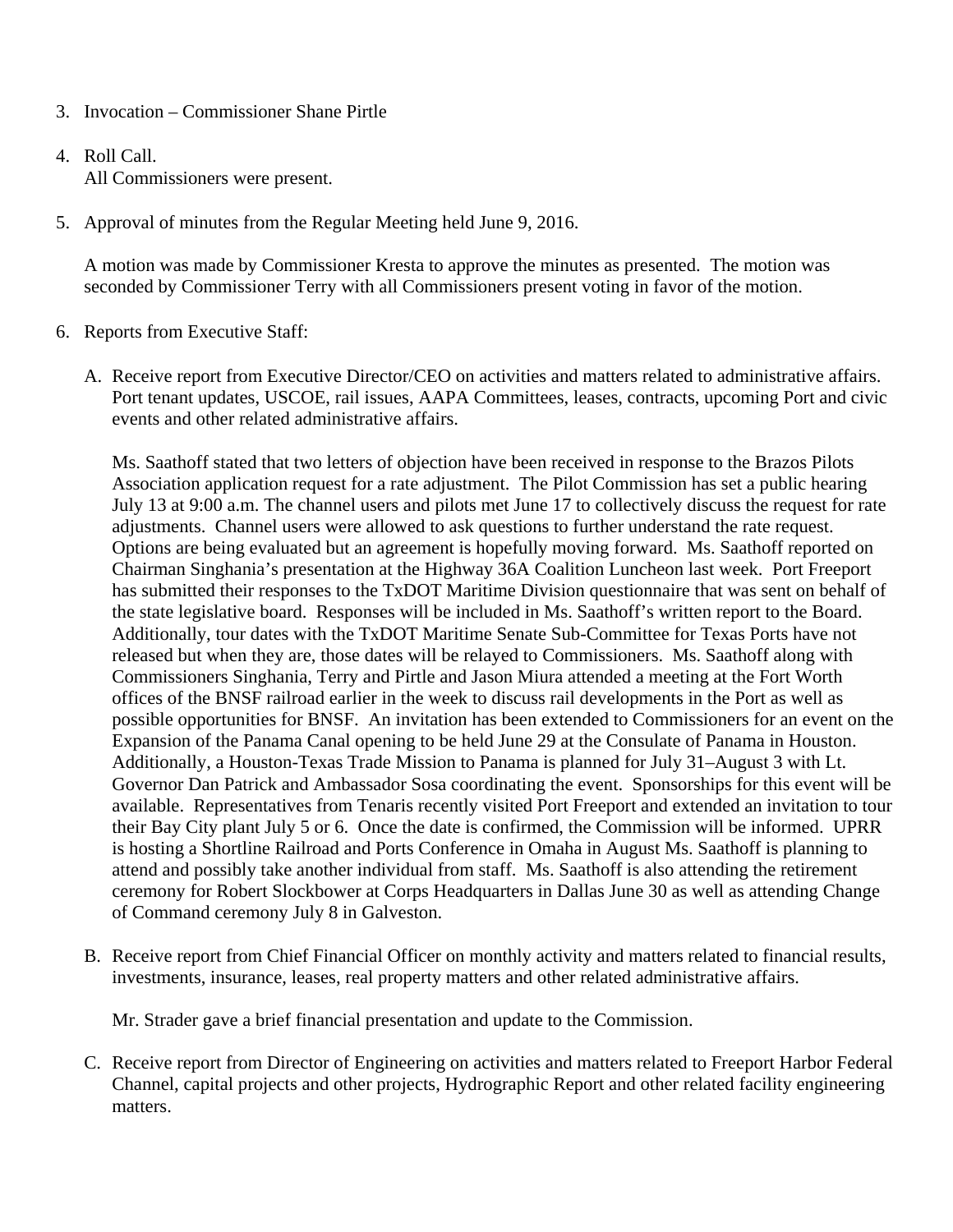In addition to his report, Mr. Hull shared pictures of the asbestos abatement progress at the hotel as well as construction on the houses being built on  $9<sup>th</sup>$  Street. Notice to Proceed has been issued for twenty houses.

D. Receive report from Director of Operations on activities and matters related to operations, vessel activity, tonnage and other related port operation matters.

In addition to his report, Mr. Durel shared photos of project cargo for Freeport LNG consisting of 25 modules going into Mammoet's lease yard, then shuttled to LNG by barge. Six more ships of this cargo are expected over next few months. Additional photos also show Horizon Terminal Services bringing in Caterpillar D-11's by rail this week with the Gottwald crane unloading the cargo. The cargo will go to India via Hoegh vessel.

E. Receive report from Director of Protective Services on matters related to safety meetings/injury report, security meetings, EMS update and other related safety, security and environmental matters.

Mr. Hogan reported on the challenge creating access control on Parcel 19 that works within Horizon Terminal Services schedule. Biometrics were added to this site and will go live June 24. This will eliminate a guard at this gate and allow drivers to enroll in the system at Gate 4. The wave radio system has been installed which will allow the Port to communicate with fire, EMS and police departments.

F. Receive report from Director of Business & Economic Development on activities and matters related to industry meetings and Port presentations, Port events, and other related trade development or community relation matters.

Mr. Miura reported on the trip to BNSF in Fort Worth where an overview of the Port was provided. A meeting was held with Mediterranean Shipping Company where they advised that they are very happy with the service they receive at Port Freeport and are looking expand their business. MSC has asked Port Freeport for support in growing their business by reaching out to local resin producers to send more export containers to the Port.

G. Receive report Director of External/Governmental Affairs on activities and matters related to federal, state and local governmental affairs, Port tenant updates, USCOE, rail issues, HGAC/TPC, Committees, upcoming Port and civic events and other related governmental affairs.

In addition to her report, Ms. Kile stated that Port Freeport hosted 76 children from the Boys & Girls Club for a presentation and virtual tour of the facilities earlier in the day. A second group is scheduled to visit July 14. Congressman Weber has requested to visit Port Freeport in August. Ms. Kile will relay details of the visit once the date and time are confirmed.

7. Receive report from Commissioners on matters related to meetings and conferences attended, Port presentations and other related Port Commission matters.

Commissioner Terry commended Ms. Saathoff and Mr. Miura for their presentation at BNSF which was well received. Commissioner Santos and Commissioner Hoss reported attending the 36A Luncheon. Commissioner Hoss also commended Ms. Saathoff and Mr. Miura for hosting the Chinese Delegation June 20.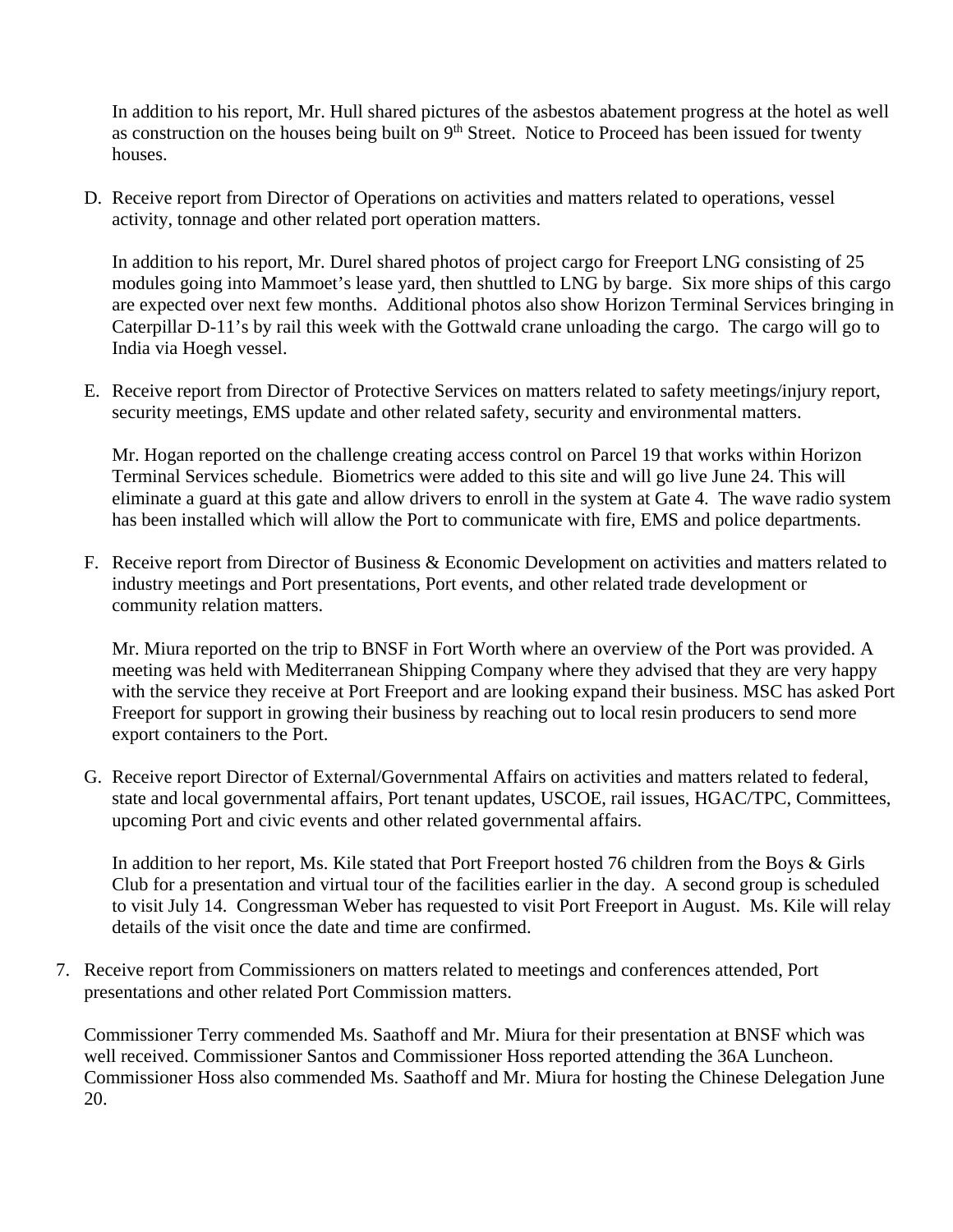## 8. Public Comment

There were no public comments.

9. Receive update from Steve Bruno with Bruno Public Affairs regarding legislative affairs.

Mr. Bruno gave a brief update to the Board on what's been happening in Austin as well as what to expect in the upcoming legislative session. In the interim, the newly created Senate Select Committee on Texas Ports has met and was given a copy of the Texas Transportation Institute economic impact analysis regarding the Port. He discussed how transportation needs have received more focus over the last five years due to a major effort with a series of two constitutional amendments to put more money into the transportation system. Major focuses during the session, which runs January 10, 2017 through May 29, 2017, will be a Sunset review of TxDOT by the Texas Sunset Commission as well as the budget for the State. Mr. Bruno also shared a monthly information packet called Fiscal Notes that is distributed by the Comptroller of Public Accounts, in which he highlighted a cover article on Texas Road and Transportation Finance, Part 1.

10. Approval of financial report presented for period ending May 31, 2016.

A motion was made by Commissioner Terry to approve the financial report as presented. The motion was seconded by Commissioner Hoss with all Commissioners present voting in favor of the motion.

11. Approval of Port Freeport Liability Insurance.

Ms. Campus stated that Finance Committee met to discuss the port liability insurances program for primary, excess, maritime employer's liability and business automobile insurance and is recommending renewal in the amount of \$97,394. This is an increase of \$1,488 with the addition of two new vehicles to the policy. The public officials and employment practices liability has a proposed premium of \$38,741 which is an increase of 6%. The primary and excess limits are \$5,000,000 each. Commissioner Terry stated that the Finance Committee felt the public officials \$10,000,000 limit was low, therefore staff was instructed to check pricing on increased coverage which came back to be an increase in premium of \$12,445 for an additional \$5,000,000.

A motion was made by Commissioner Terry to renew the liability insurance July 1 as presented, with staff to continue shopping for a better price on the additional \$5,000,000 of Public Officials and Employment Practices coverage. The motion was seconded by Commissioner Hoss with all Commissioners present voting in favor of the motion.

12. Approval of invoice to Vanguard Environments for office relocation.

Mr. Strader stated that Vanguard Environments was the company hired to perform the office relocation from Second Street to our current location. The original bid for this move was \$19,850 however, because there were no functioning elevators the day of the move, the additional labor and time increased the invoice \$11,950. With this amount pushing the total over management's threshold of approval, Mr. Strader is seeking approval for the full invoice in the amount of \$31,800.

A motion was made by Commissioner Pirtle to approve payment of the invoice from Vanguard Environments. The motion was seconded by Commissioner Hoss with all Commissioners present voting in favor of the motion.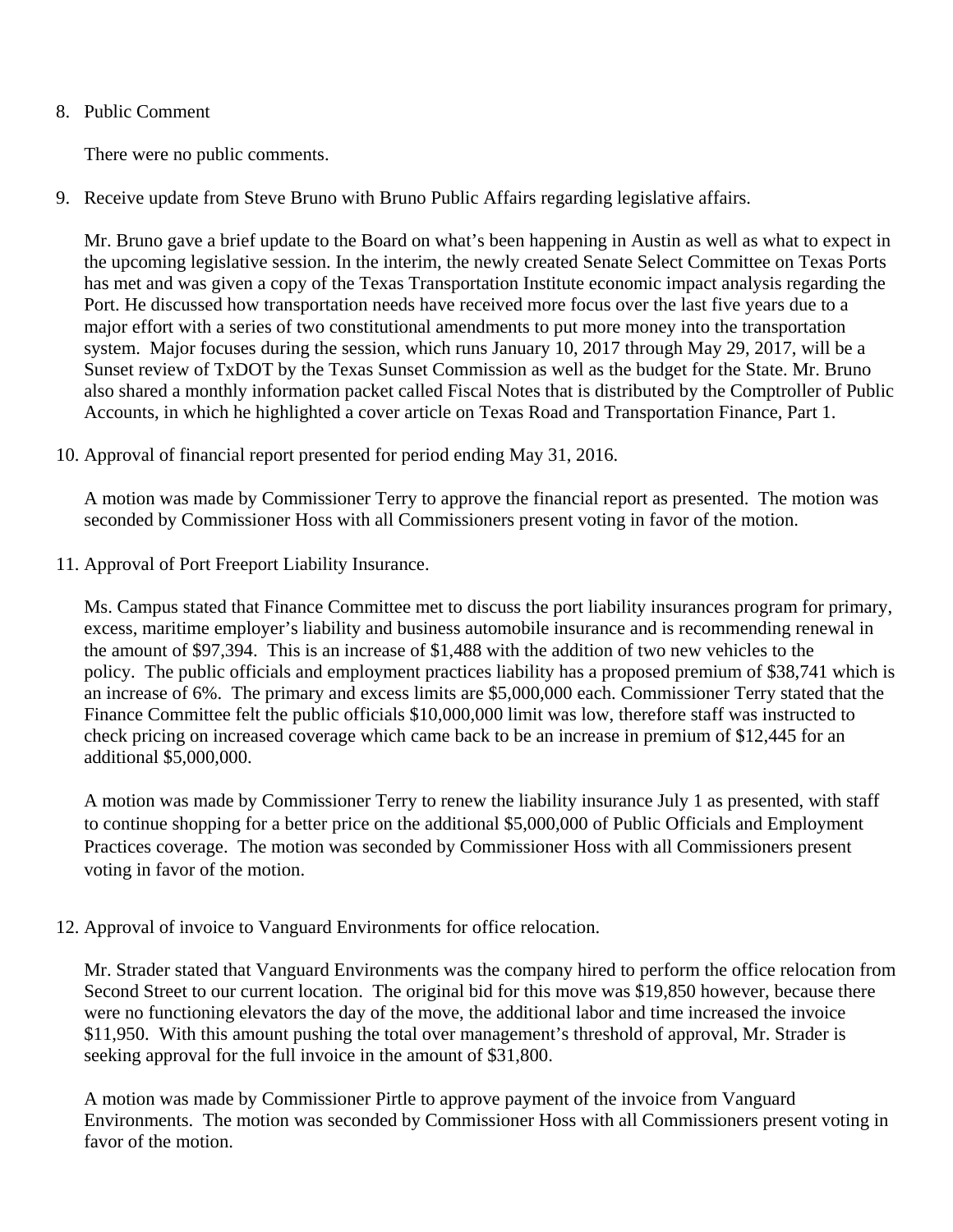13. Approval of award of Construction Contract for Berth 2 Floodwall Modification.

Mr. Hull stated that bids were opened June 16 with one contractor submitting a bid. The budget was \$600,00 and the bid came in at \$841,785. Due to various reasons, other contractors were not able to submit bids for this job. Additionally, this is a Corps permitted floodwall with a lot of redundancy and fracture critical members that have to be certified and tested. Mr. Hull does not recommend re-bidding this project as he feels we would not receive additional bids and it is most likely the price would go up, therefore, he is recommending approval of the bid submitted by Taylor Marine Construction in the amount of \$841,785.

A motion was made by Commissioner Hoss to approve the contract Taylor Marine Construction. The motion was seconded by Commissioner Pirtle with all Commissioners present voting in favor of the motion.

14. Approval of award of Construction Contract for the Extension of Fiber Optics Network Infrastructure Project.

This project is for the extension of the fiber optics network which connects Parcel 19 to the Emergency Operations Center. The budget for the expansion of this project was \$1,000,000 with a sole bidder by Network Cabling Services, Inc. (NCS). It is Mr. Hull's recommendation to approve this contract to NCS in an amount not to exceed \$815,436.87.

A motion was made by Commissioner Terry to approve the contract with NCS. The motion was seconded by Commissioner Santos with all Commissioners present voting in favor of the motion.

15. Approval of a Professional Services Agreement for Freeport Harbor General Re-Evaluation Report (GRR) in-kind work for a Value Engineering Study.

This is a PSA on the Freeport Harbor Channel Improvement project and work-in- kind with the Corps of Engineers. A proposal was requested from HDR, Inc. for the Value Engineering Study that is a requirement of the GRR. HDR submitted a proposal for \$78,000. The Corps has approved the scope of work and fee. It is Mr. Hull's recommendation to approve the agreement with HDR, Inc. in the amount not to exceed \$78,000 for the value engineering study work.

A motion was made by Commissioner Pirtle to approve the agreement with HDR. The motion was seconded by Commissioner Hoss with all Commissioners present voting in favor of the motion.

16. Adoption of a resolution approving the acceptance of the Port's portion of proceeds received from high bidders on delinquent tax property held in trust by Brazoria County, Texas and authorizing the Chairman to join in conveyance to high bidders.

A motion was made by Commissioner Terry to approve the resolution. The motion was seconded by Commissioner Kresta with all Commissioners present voting in favor of the motion.

17. Receive update from staff regarding the Brazoria-Fort Bend Rail District, related meetings & projects. Mr. Miura stated that the last meeting of the Rail District was held June 17 in Angleton with a number of administrative items being discussed. Presentation was received from Mr. Gordon Dorsey of Freight Shuttle International with an invitation extended to visit their facility July 12. Additionally, a presentation was received from Figg Bridge who design the upright supports for the freight shuttle and recently completed the toll way in Tampa, Florida. The Rail District's attorney, Andrews & Kurth provided an analysis of the two member counties, the Port and the Rail District, taking a look at the powers each have, how they may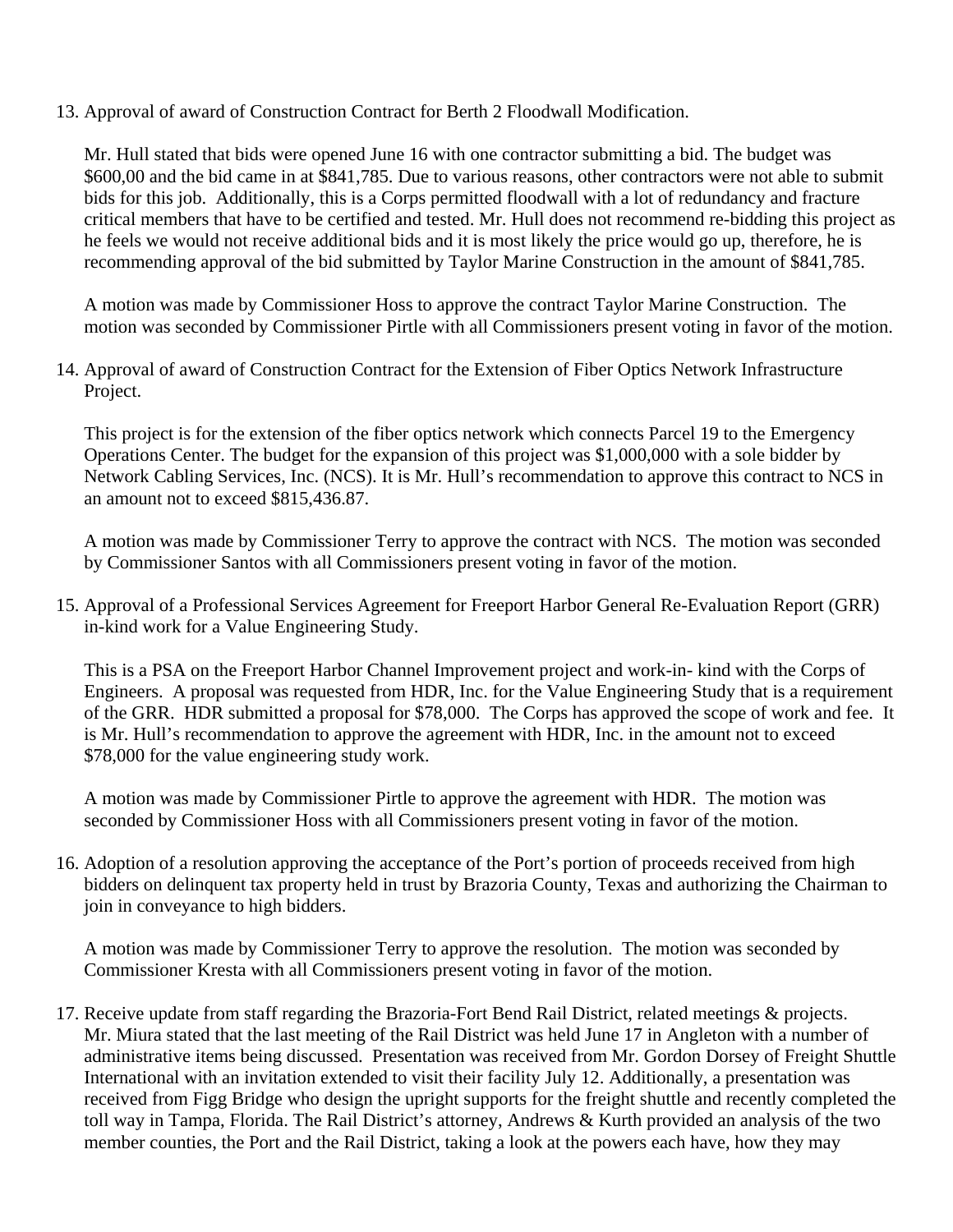overlap and potential deficiencies. They also included a suggestion how legislation may be tweaked to incorporate all the powers to provide oversight and control of the rail line between Freeport and Rosenberg which will require additional analysis by all entities involved. Mr. Miura also noted a possible Scope of Work for engineering firms that was included in BoardPaq for the Commissioners review. The document will be distributed to engineering firms to further define the project in order to prepare a request for interest to then be sent to potential concessionaires.

- 18. EXECUTIVE SESSION in accordance with Subchapter D of the Open Meetings Act, Texas Government Code Section 551.001, et. seq., to review and consider the following:
	- A. Under authority of Section 551.071 for discussion regarding:
		- 1. Consultation with attorney regarding terms of Letter of Intent with City of Freeport.
		- 2. Consultation with attorney regarding terms and conditions of an Advanced Funding Agreement with TxDOT and Acceptance of RIDER48 Grant.
		- 3. Consultation with attorney regarding legal authority on development of rail infrastructure.
	- B. Under authority of Section 551.072 for discussion regarding:
		- 1. Discussion regarding matters related to the Lease Agreement between Port Freeport and Tenaris Global Services.
		- 2. Discussion regarding matters related to the Lease Agreement between Port Freeport and Horizon Terminal Services, LLC.
		- 3. Discussion regarding matters related to the Lease Agreement between Port Freeport and Dole Fresh Fruit.
		- 4. The potential exchange, lease, or value of real property located at Parcels 14, 19, 27, 34 and 38, Port Freeport.
		- 5. The potential purchase, exchange, lease or value of real property located at Port Freeport, including but not limited to the real property located at and contiguous to Berth 7.
- 19. RECONVENE OPEN SESSION to review and discuss the following:
- 20. Approval of Letter of Intent with City of Freeport.

Ms. Saathoff explained that the Letter of Intent before the Board is to enter into an Interlocal Agreement with the City of Freeport. It provides that immediate repairs will commence to 2<sup>nd</sup> Street and will be costshared 50/50 between Port Freeport and the City of Freeport. It will also allow discretion on the contractor chosen to make the repairs which are to be completed by July 15, 2016. The letter also states the Port will move forward in making a request to the Attorney General for an opinion on the park relocation and transfer of the streets. Additionally, once an Interlocal Agreement is executed, the Port will proceed with the necessary improvements to relocate the truck route along Terminal and 5<sup>th</sup> Street. In the interim, the businesses within the Port will be allowed to continue to use the existing truck route along 2<sup>nd</sup> Street.

A motion was made by Commissioner Pirtle to approve the Letter of Intent with the City of Freeport and further grant the CEO to make such reasonable changes which may be necessary to affect an agreed Letter of Intent. The motion was seconded by Commissioner Hoss with all Commissioners present voting in favor of the motion.